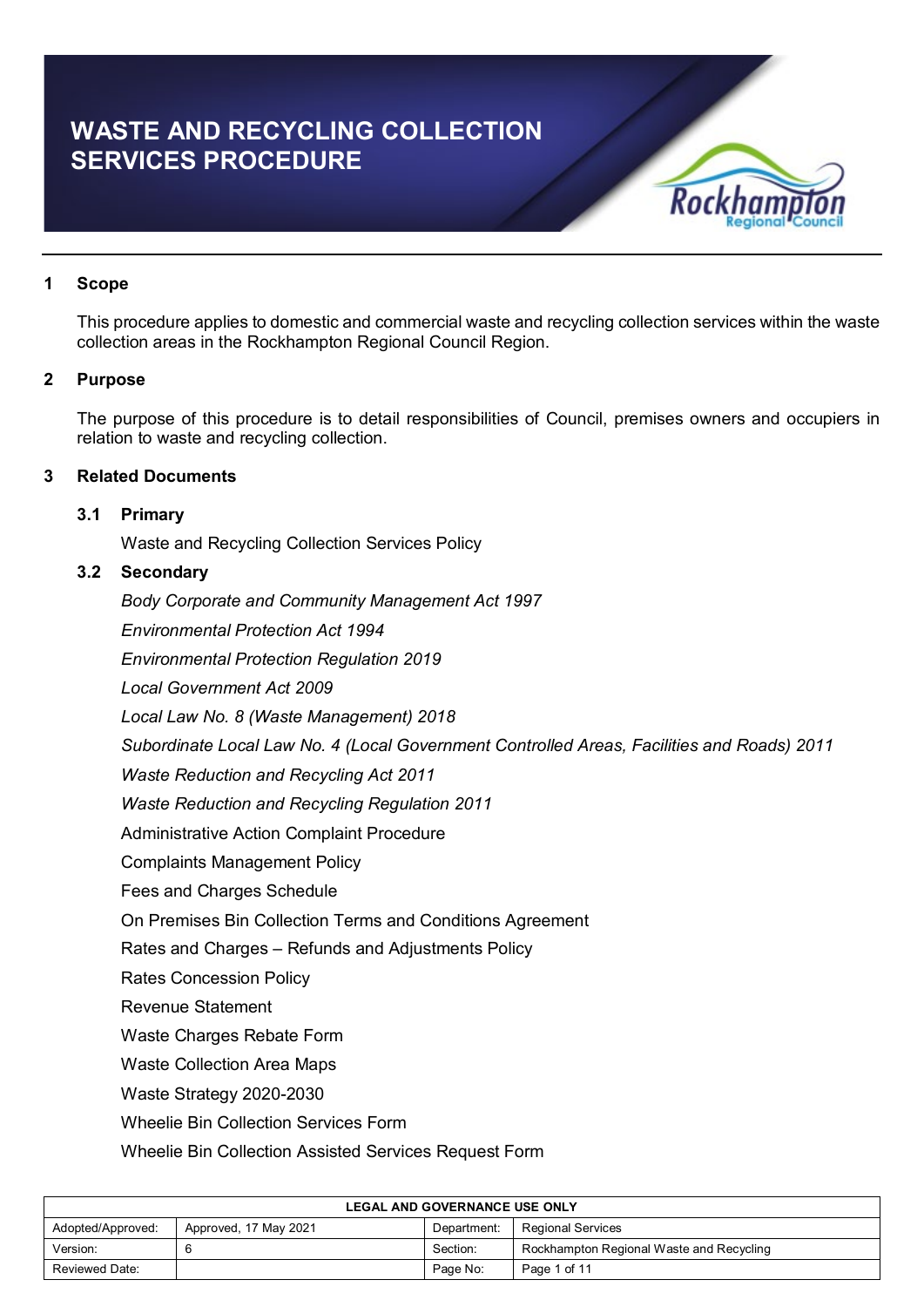# **4 Definitions**

To assist in interpretation, the following definitions apply:

| <b>Assisted Service</b>                           | A service provided to occupiers who, through a medical condition or disability, is<br>unable, and no other persons are available, to place their waste containers out for<br>collection.                                                                                                                  |
|---------------------------------------------------|-----------------------------------------------------------------------------------------------------------------------------------------------------------------------------------------------------------------------------------------------------------------------------------------------------------|
| <b>CEO</b>                                        | <b>Chief Executive Officer</b>                                                                                                                                                                                                                                                                            |
|                                                   | A person who holds an appointment under section 194 of the Local Government Act<br>2009. This includes a person acting in this position.                                                                                                                                                                  |
| Collection                                        | One lift from Council's waste collection vehicle (ie one lift is equal to one collection).                                                                                                                                                                                                                |
| Commercial<br><b>Premises</b>                     | As defined in Local Law No. 8 (Waste Management) 2018, any of the following types<br>of premises:                                                                                                                                                                                                         |
|                                                   | (a) A hotel, motel, caravan park, café, food store or canteen;                                                                                                                                                                                                                                            |
|                                                   | (b) An assembly building, institutional building, kindergarten, child minding centre,<br>school or other building used for education;                                                                                                                                                                     |
|                                                   | (c) Premises where a sport or game is ordinarily played in public;                                                                                                                                                                                                                                        |
|                                                   | (d) An exhibition ground, show ground or racecourse; and                                                                                                                                                                                                                                                  |
|                                                   | An office, shop or other premises where business or work, other than a<br>(e)<br>manufacturing process, is carried out.                                                                                                                                                                                   |
| Commercial<br>Waste                               | As defined in Local Law No. 8 (Waste Management) 2018, waste, other than green<br>waste, recyclable waste, interceptor waste or waste discharged to a sewer,<br>produced as a result of the ordinary use or occupation of commercial premises.                                                            |
| Council                                           | Rockhampton Regional Council                                                                                                                                                                                                                                                                              |
| <b>Designated Waste</b><br><b>Collection Area</b> | The Region                                                                                                                                                                                                                                                                                                |
| Developer                                         | A person or company that makes money from buying land, building new houses,<br>offices, etc, or by changing existing buildings to sell or rent.                                                                                                                                                           |
| Domestic<br>Premises                              | As defined in Local Law No. 8 (Waste Management) 2018, any of the following types<br>of premises:                                                                                                                                                                                                         |
|                                                   | (a) A single unit private dwelling;                                                                                                                                                                                                                                                                       |
|                                                   | Premises containing two or more separate flats, apartments or other dwelling<br>(b)<br>units; or                                                                                                                                                                                                          |
|                                                   | (c) A boarding house, hostel, lodging house or guest house.                                                                                                                                                                                                                                               |
| Domestic Waste                                    | As defined in Local Law No. 8 (Waste Management) 2018, waste, other than<br>domestic clean-up waste, green waste, recyclable waste, interceptor waste or waste<br>discharged to a sewer, produced as a result of the ordinary use or occupation of<br>domestic premises.                                  |
| <b>Multi-Residential</b><br>Unit Development      | A building or complex consisting of six or more individual attached or semi attached<br>premises or units for which a community title scheme exists, under the Body<br>Corporate and Community Management Act 1997 or any other similar development<br>that the CEO or authorised officer deems eligible. |
| Occupier                                          | The occupier of premises, as defined in Local Law No. 8 (Waste Management) 2018,<br>the person who has the control or management of the premises.                                                                                                                                                         |
| <b>Premises Owner</b>                             | As defined in Local Law No. 8 (Waste Management) 2018, the owner of premises,<br>the person for the time being entitled to receive the rent for the premises or would<br>be entitled to receive the rent for it if it were let to a tenant at a rent.                                                     |

| <b>LEGAL AND GOVERNANCE USE ONLY</b>                                                  |  |          |                                          |
|---------------------------------------------------------------------------------------|--|----------|------------------------------------------|
| Adopted/Approved:<br>Department:<br><b>Regional Services</b><br>Approved, 17 May 2021 |  |          |                                          |
| Version:                                                                              |  | Section: | Rockhampton Regional Waste and Recycling |
| Reviewed Date:                                                                        |  | Page No: | Page 2 of 11                             |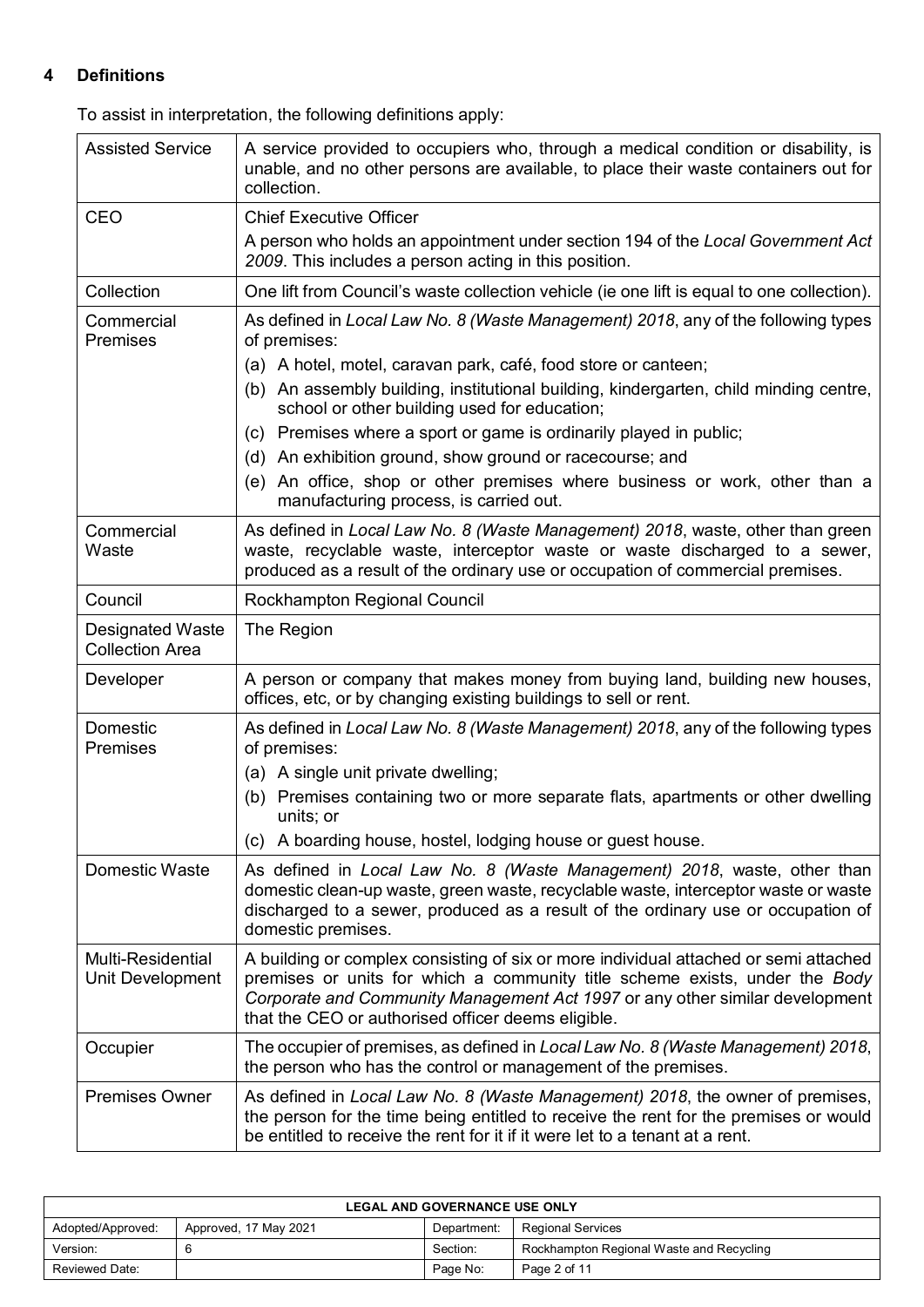| Recyclable Waste                                  | As defined in Local Law No. 8 (Waste Management) 2018, clean and inoffensive<br>waste that is declared by the local government to be recyclable waste for the area<br>of the local government.                                                                                                                                                                                                                    |  |  |  |
|---------------------------------------------------|-------------------------------------------------------------------------------------------------------------------------------------------------------------------------------------------------------------------------------------------------------------------------------------------------------------------------------------------------------------------------------------------------------------------|--|--|--|
|                                                   | Council has declared the following clean and empty household recyclable waste<br>containers (containers holding food, beverage and cleaning products) as recyclable<br>waste:                                                                                                                                                                                                                                     |  |  |  |
|                                                   | (a) Cans – aluminium and steel including aerosols;                                                                                                                                                                                                                                                                                                                                                                |  |  |  |
|                                                   | (b) Paper and cardboard – for example, newspaper, magazines, phone books,<br>pizza boxes (no food or oil);                                                                                                                                                                                                                                                                                                        |  |  |  |
|                                                   | (c) Cartons – for example milk, juice cartons poppers;                                                                                                                                                                                                                                                                                                                                                            |  |  |  |
|                                                   | (d) Plastics – product containers with a type 1, 2, 3, 4, 5, 6 and 7 plastics recycling<br>symbol;                                                                                                                                                                                                                                                                                                                |  |  |  |
|                                                   | (e) Glass – bottles and jars only; and                                                                                                                                                                                                                                                                                                                                                                            |  |  |  |
|                                                   | (f)<br>Aluminium foil, including food trays and disposable pie dishes.                                                                                                                                                                                                                                                                                                                                            |  |  |  |
| Region                                            | Rockhampton<br>Regional Area defined by the Local Government Areas of<br>Queensland.                                                                                                                                                                                                                                                                                                                              |  |  |  |
| <b>RRWR</b>                                       | Rockhampton Regional Waste and Recycling                                                                                                                                                                                                                                                                                                                                                                          |  |  |  |
| Service                                           | Ongoing lifts from Council's waste collection vehicle throughout the year (that is, 52)<br>lifts equals one service).                                                                                                                                                                                                                                                                                             |  |  |  |
| <b>Serviced Premises</b>                          | As defined in Local Law No. 8 (Waste Management) 2018:                                                                                                                                                                                                                                                                                                                                                            |  |  |  |
|                                                   | (a) Premises which are in an area designated by the local government as an area<br>in which the local government may conduct general waste collection under:                                                                                                                                                                                                                                                      |  |  |  |
|                                                   | Waste Reduction and Recycling Regulation 2011, section 7; or<br>(i)                                                                                                                                                                                                                                                                                                                                               |  |  |  |
|                                                   | $(ii)$ Section 5; and                                                                                                                                                                                                                                                                                                                                                                                             |  |  |  |
|                                                   | (b) Premises for which the local government has required the owner or occupier of<br>the premises to arrange for removal of general waste from the premises.                                                                                                                                                                                                                                                      |  |  |  |
| <b>Standard General</b><br><b>Waste Container</b> | As defined in Local Law No. 8 (Waste Management) 2018, a container of a type<br>approved by the local government for storing domestic waste, commercial waste or<br>recyclable waste at premises in the local government's area; and for the avoidance<br>of doubt, includes one or more containers each of which is approved by the local<br>government for storing, at premises in the local government's area: |  |  |  |
|                                                   | (a) One or more or multiple types of commercial waste; or                                                                                                                                                                                                                                                                                                                                                         |  |  |  |
|                                                   | (b) One or more or multiple types of recyclable waste.                                                                                                                                                                                                                                                                                                                                                            |  |  |  |
|                                                   | Also referred to as a waste container, wheelie bin, mobile bin or mobile garbage bin.                                                                                                                                                                                                                                                                                                                             |  |  |  |
|                                                   | Council has approved the following standard general waste containers:                                                                                                                                                                                                                                                                                                                                             |  |  |  |
|                                                   | (a) 240 litre waste container for general domestic and recyclable waste,                                                                                                                                                                                                                                                                                                                                          |  |  |  |
|                                                   | 140 litre waste container for assisted service for general domestic waste,<br>(b)                                                                                                                                                                                                                                                                                                                                 |  |  |  |
|                                                   | 660 litre waste container for bulk general domestic waste, and<br>(c)                                                                                                                                                                                                                                                                                                                                             |  |  |  |
|                                                   | 1,100 litre waste container for bulk general domestic waste.<br>(d)                                                                                                                                                                                                                                                                                                                                               |  |  |  |

| <b>LEGAL AND GOVERNANCE USE ONLY</b>                                           |  |          |                                          |  |
|--------------------------------------------------------------------------------|--|----------|------------------------------------------|--|
| Adopted/Approved:<br>Approved, 17 May 2021<br>Regional Services<br>Department: |  |          |                                          |  |
| Version:                                                                       |  | Section: | Rockhampton Regional Waste and Recycling |  |
| Reviewed Date:                                                                 |  | Page No: | Page 3 of 11                             |  |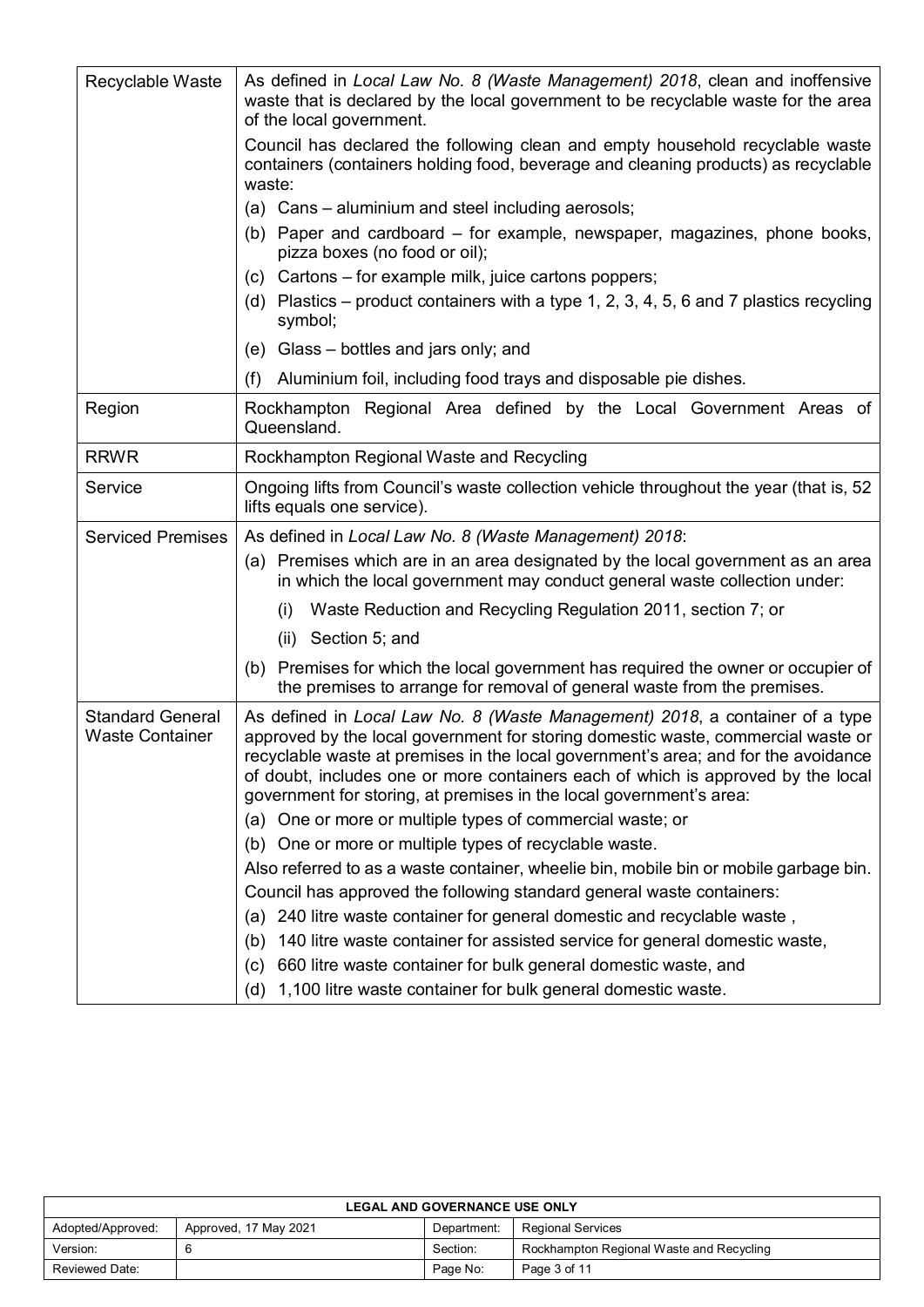| <b>Waste Collection</b><br>Areas | Areas within the designated waste collection area where domestic and commercial<br>waste and recycling collection services are provided.                                                                                      |
|----------------------------------|-------------------------------------------------------------------------------------------------------------------------------------------------------------------------------------------------------------------------------|
|                                  | Areas are as marked on the designated waste collection area maps and are subject<br>to change by Council as a result of future land development or planning<br>requirements.                                                  |
|                                  | For rural properties, accepting services on an elective basis, these properties are<br>identified on waste collection area maps by geo-fencing the land parcel and are<br>deemed as located within the waste collection area. |

# **5 Procedure**

# **5.1 Council's Responsibilities**

Council is responsible for the following:

# **5.1.1 Provision of Standard General Waste Container**

The following are provided to domestic premises within the waste collection areas:

- (a) 240L waste container for general domestic waste; and
- (b) 240L waste container for recyclable domestic waste.

Where Council deems a specialised waste collection service is required for domestic service/s the following waste bins are used in lieu of the standard 240L wheelie bin:

- (a) 140L waste container for assisted service for general domestic waste;
- (b) 660L waste container for bulk general domestic waste; and
- (c) 1100L waste container for bulk general domestic waste.

Waste containers are available for commercial waste within the waste collection areas as per the current Revenue Statement.

# **5.1.2 New or Changes to Collection Services**

Establishment of new services within the waste collection areas are made available within five working days and changes within ten working days of receiving the application from the premises owner.

The utility charge, as per the current Revenue Statement, is applied on the next rate notice or a supplementary notice is issued.

# **5.1.2.1 Additional Bin**

Where an extra bin is required for an additional collection service, the service may be provided within ten working days from notification. Bins are serviced on the same day as the normal collection.

An adjustment will be made to the premises owner's rates notice in accordance with Council's Revenue Statement.

# **5.1.3 Collection of Waste Containers from Properties**

Waste containers are collected from the kerb of properties within the waste collection areas based on the following:

- (a) Domestic (through a minimum service of):
- (b) Weekly collection of domestic waste on the same day every week; and
- (c) Fortnightly collection of recyclable waste on the same day as the domestic waste collection day.
- (d) Commercial (through a minimum service of):

| <b>LEGAL AND GOVERNANCE USE ONLY</b>                                           |  |          |                                          |  |
|--------------------------------------------------------------------------------|--|----------|------------------------------------------|--|
| Adopted/Approved:<br>Approved, 17 May 2021<br>Regional Services<br>Department: |  |          |                                          |  |
| Version:                                                                       |  | Section: | Rockhampton Regional Waste and Recycling |  |
| Reviewed Date:                                                                 |  | Page No: | Page 4 of 11                             |  |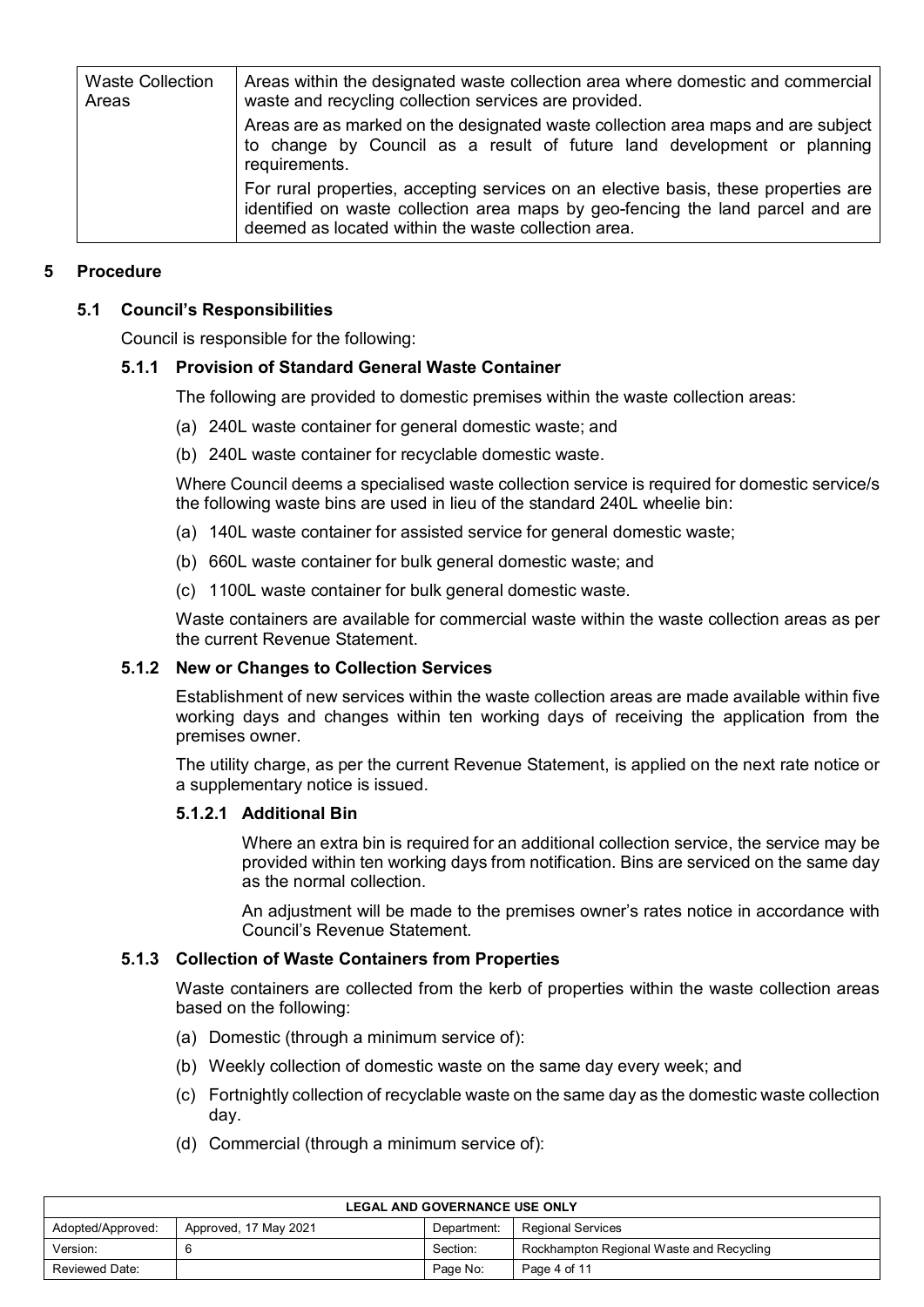- (e) Weekly collection for commercial waste;
- (f) Fortnightly collection for recyclable waste; and
- (g) Additional services as requested or required by Council.

#### **5.1.4 Servicing in Laneways, Narrow Roads and No Through Roads**

To maintain safety and efficiency in the collection of bins from laneways, narrow roads and no through roads, occupiers may be required to place bins on the opposite side of the road way. For no through roads without turning areas, the waste collection vehicle is reversed in and driven out in the forward gear during which time bins are emptied.

#### **5.1.5 Servicing in Cul-de-Sacs and Courts**

To maintain safety and efficiency in collection of bins from cul-de-sacs and courts, occupiers may be required to place bins along the straight edge of the road before entering or after leaving a cul-de-sac or court.

#### **5.1.6 Waste Collection Service Standards**

Collection standard includes:

- (a) Bins emptied and returned to original position;
- (b) Bins emptied and returned to an appropriate location and stickered for future collection;
- (c) Waste material (excluding grass clippings, leaf matter and dust material) accidentally spilt will be picked up:
- (d) Where possible, bins will be left in an upright position and subject to kerbside conditions; and
- (e) Fallen bins will be removed from the roadway and placed on the kerb.

#### **5.1.7 Entry onto Private Properties**

Wherever possible, waste containers are collected from the kerb of Local Government controlled areas and roads that are accessible by the waste collection vehicle.

Council does not operate waste collection vehicles on private property for the purpose of collecting waste or recycling due to, but not limited to:

- (a) Private roads are not specifically designed for large waste collection vehicles, thereby resulting in a higher potential for damage to vehicles, roads or private property. The safety of waste collection employees and public may be compromised by travelling on private roads.
- (b) Resorts, holiday villages, caravan parks and private estates may be unsuitable due to narrow roads, poor visibility and lack of turn around space, parked vehicles and the number of pedestrians in the vicinity.

In circumstances where there is no other option except for Council to drive onto private property, including where Council was not aware of it being private property until after the fact or after receiving a request to drive on private property, the following applies:

- (a) Council inspects access and all conditions relating to driving a waste collection vehicle on the property, taking into consideration the road condition and safety aspects;
- (b) The developer/premises owner is advised in writing of any decision relating to the request; and
- (c) The On Premises Bin Collection Terms and Conditions Agreement is completed by the developer/premises owner and submitted to Council.

| <b>LEGAL AND GOVERNANCE USE ONLY</b>                                                  |  |          |                                          |  |
|---------------------------------------------------------------------------------------|--|----------|------------------------------------------|--|
| Adopted/Approved:<br>Approved, 17 May 2021<br><b>Regional Services</b><br>Department: |  |          |                                          |  |
| Version:                                                                              |  | Section: | Rockhampton Regional Waste and Recycling |  |
| Reviewed Date:                                                                        |  | Page No: | Page 5 of 11                             |  |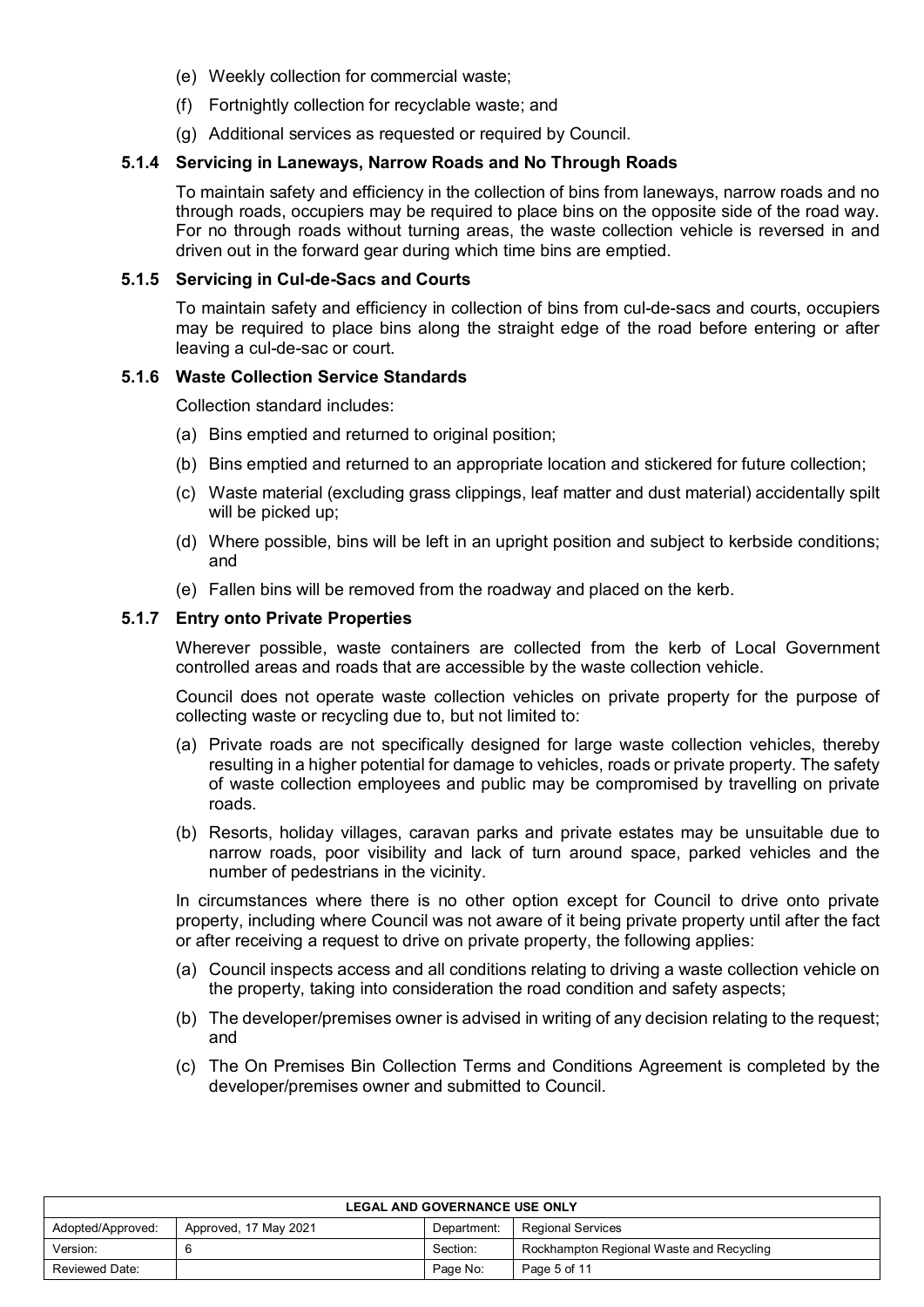# **5.1.8 Servicing Missed Collections at the Fault of Council**

In the event a waste container is missed at the fault of Council on the scheduled collection day, upon notification Council endeavours to arrange a missed service collection. This is subject to the waste container having been presented in accordance with the conditions outlined in paragraph 5.3.2.

A missed service collection may be provided within two working days from notification, if a waste collection vehicle is within reasonable proximity, provided such notification is within one working day of the scheduled collection day.

# **5.1.9 Non-Presented Bins or Partly Emptied Bins at Fault of Occupier**

In the event a waste container is not presented on the scheduled collection day Council does not return to service the waste container unless the customer pays the additional return service fee.

Every effort is made to fully empty the waste container; however, if the waste container has been packed which prevents the full emptying of the contents the occupier is responsible for the cost of an additional return service.

# **5.1.10 Provision of Assisted Services for the Collection of Domestic and Recyclable Waste**

Council may provide an assisted service for the collection of domestic and recyclable waste for an occupier/s who, through a medical condition or disability, are unable to place their waste containers out for collection and no other persons are available to place the waste containers out for collection. This service includes the retrieval and return of the waste container from a location determined by Council's representative within the property boundary. In providing the service Council will replace the 240L general waste bin with a 140L bin.

To ensure employee safety a risk assessment will be undertaken by Council's representatives. Assessment criteria relating to the service are:

- (a) Bins are located near or as close as possible to the entry of the property. Where possible the maximum distance should not exceed 20 metres from the entry point or front gate and should be within reach of a pathway or driveway;
- (b) No other occupier or person available to place container out for collection;
- (c) Any entry, pathway and/or driveway does not pose a risk of a slip, trip or fall;
- (d) Driveways are not overly steep;
- (e) Animals are restrained;
- (f) Properties are not overgrown and are litter free;
- (g) Bins are not secured by rope or other means;
- (h) Gates and fences are of sound standard and operational;
- (i) There are no height restrictions, and
- (j) Bins are not excessively heavy. For the avoidance of doubt, a bin will not be serviced if a force of greater than 15 kilograms is required to manoeuvre the bin.

If approved, an assisted service is made available within 10 working days from application by the occupier/s, providing the information detailed in paragraph 5.3.1 is submitted.

Following commencement of an assisted service, should circumstances change and/or a risk is posed to employees undertaking the collection service, the bin will not be serviced. Council will contact the occupier to explain the reason for not providing the service and arrange to reservice the property. Fees may apply for a return to service at fault of the occupier.

Council may cease performing the assisted service upon reasonable enquiry that indicates the service is no longer required.

| <b>LEGAL AND GOVERNANCE USE ONLY</b>                                                  |  |          |                                          |  |
|---------------------------------------------------------------------------------------|--|----------|------------------------------------------|--|
| Adopted/Approved:<br>Approved, 17 May 2021<br><b>Regional Services</b><br>Department: |  |          |                                          |  |
| Version:                                                                              |  | Section: | Rockhampton Regional Waste and Recycling |  |
| Reviewed Date:                                                                        |  | Page No: | Page 6 of 11                             |  |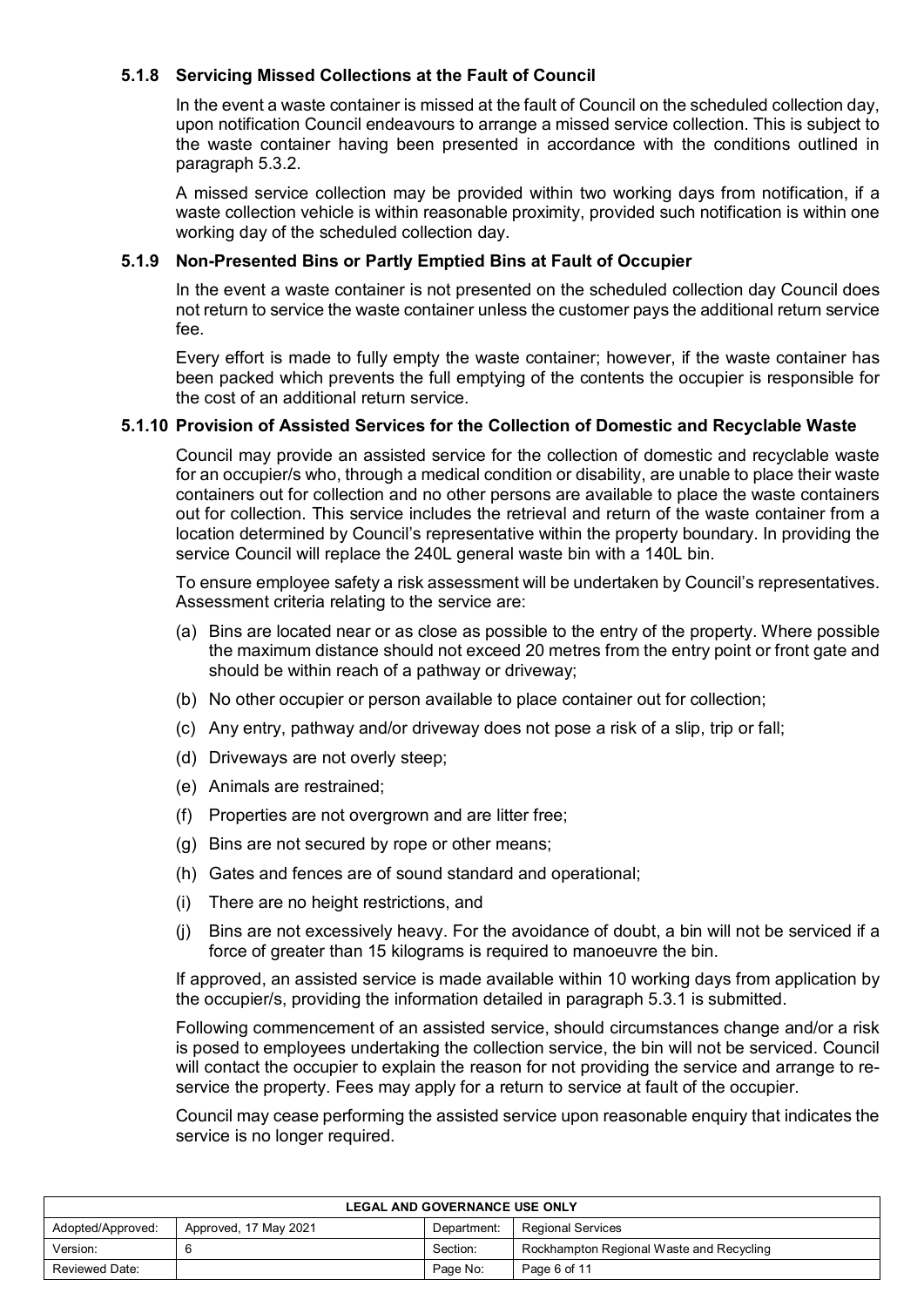# **5.1.11 Repairs and Replacement of Waste Container**

If a waste container is either stolen, damaged, vandalised or is damaged by the waste collection vehicle; Council is responsible for repair or replacement within five working days of notification from the premises owner or occupier. Replacements will usually occur on the next service day to ensure the container is empty.

A waste container is not repaired or replaced where deliberate misuse of the waste container by the premises owner or occupier has occurred, until the premises owner or occupier meets the reasonable cost of repairs or replacement.

# **5.1.12 Cancellation of a Collection Service**

#### **5.1.12.1 Domestic**

A domestic minimum waste and recycling collection service can only be cancelled under the following circumstances:

- (a) When a minimum of 10 working days' notice has been provided and the premises is declared as an uninhabitable dwelling by an authorised officer; or
- (b) Where the premises has been demolished.

Collection charges cease from the date the waste container is removed.

In an event where notification has been received for the cancellation of additional services, collections charges cease from the date the application is received.

Refunds are made in accordance with the Rates and Charges – Refunds and Adjustments Policy.

#### **5.1.12.2 Multi-Residential Unit Developments**

The consideration of providing or cancelling a waste and recycling collection service to a multi-residential unit development is prompted by the following circumstances:

- (a) In response to a development assessment application;
- (b) In response to an application for new service; or
- (c) As a result of a change to service delivery methods.

#### **5.1.12.2.1 Impractical to Provide**

The Manager RRWR determines what constitutes impractical to provide a waste/recycling collection service to a multi-residential unit development on a case-by-case basis and subsequently where it is appropriate to provide a waste charge remission.

In the event it is determined it is impractical to provide a waste/recycling collection service to a multi-residential unit development, the body corporate (or equivalent) is notified in writing advising:

- (a) The reason Council is not providing the collection service;
- (b) That the body corporate (or equivalent) must engage a private waste collection provider approved by the Manager RRWR to remove domestic waste and/or recyclable waste from the property and provide proof to Council of the engagement of the private waste collection provider to undertake removal of domestic waste and/or recyclable waste at intervals not less than detailed in the notification;
- (c) The regularity and requirements of waste collection services;
- (d) The implications if the body corporate (or equivalent) does not provide the waste collection services;

| <b>LEGAL AND GOVERNANCE USE ONLY</b>                                                  |   |          |                                          |  |
|---------------------------------------------------------------------------------------|---|----------|------------------------------------------|--|
| Adopted/Approved:<br><b>Regional Services</b><br>Approved, 17 May 2021<br>Department: |   |          |                                          |  |
| Version:                                                                              | 6 | Section: | Rockhampton Regional Waste and Recycling |  |
| Reviewed Date:<br>Page No:<br>Page 7 of 11                                            |   |          |                                          |  |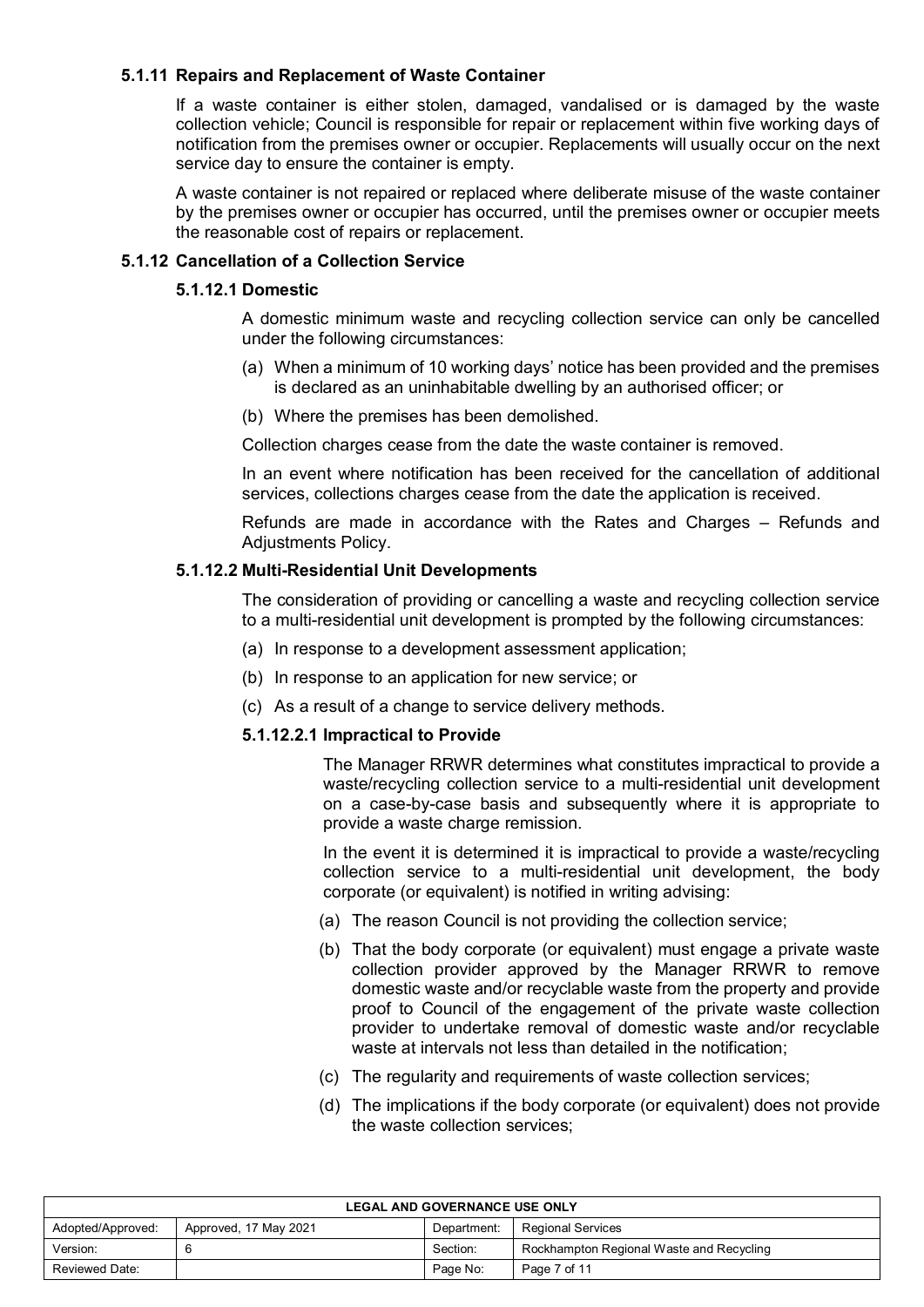- (e) As a consequence of Council not providing the service, the body corporate (or equivalent) may apply for a waste charges remission for the multi-unit development on behalf of its members by submitting a Waste Charges Rebate Form; and
- (f) That if the body corporate (or equivalent) is aggrieved by the decision, that Council has a Complaints Management Policy and an Administrative Action Complaint Procedure and advise where it can be accessed.

# **5.1.12.2.2 Request for Waste Charge Remission**

Requests for a waste charge remission must be made in writing on the Waste Charges Rebate Form and are subject to approval by Council's RRWR section in accordance with the Rates Concession Policy.

Where a body corporate (or equivalent) or an owner of a multi-residential unit development elects not to use the waste/recycling collection service available to that premise, they are not automatically entitled to a waste charge remission; the remission is at the discretion of the CEO or an authorised officer.

#### **5.1.12.3 Commercial**

Council reserves the right to cancel commercial collection services to premises owners that have not followed the responsibilities outlined in this procedure.

Commercial collection services may be cancelled by the premises owner upon application in the approved form, Wheelie Bin Collection Services Form.

# **5.1.13 Collection of Waste and Recycling Utility Charge**

Where Council has arranged for the removal of general waste produced at a serviced premises, however, the associated waste and recycling utility charge has not been levied, charges will commence in accordance with the Rates and Charges – Refunds and Adjustments Policy.

Council may provide waste collection services to all premises within the waste collection area upon request, whether they are lawful or unlawful structures. The provision of a service to an unlawful structure is to mitigate public health implications and is not an approval of the structure(s).

Utility charges for waste and recycling services are levied in accordance with Council's Revenue Statement.

For all additional commercial and domestic services, charges are applied pro rata according to the waste container type and frequency of collection or as provided for in Council's Revenue Statement.

#### **5.1.14 Accepted Recycling Material within Recycling Waste Container**

Council accepts the following clean and empty household recyclable waste containers (containers holding food, beverage and cleaning products):

- (a) Cans aluminium and steel including aerosols;
- (b) Paper and cardboard for example, newspaper, magazines, phone books, pizza boxes (no food or oil);
- (c) Cartons for example milk, juice cartons poppers;
- (d) Plastics product containers with a type 1, 2, 3, 4, 5, 6 and 7 plastics recycling symbol;
- (e) Glass bottles and jars only; and
- (f) Aluminium foil, including food trays and disposable pie dishes.

| <b>LEGAL AND GOVERNANCE USE ONLY</b>                                                  |  |          |                                          |  |
|---------------------------------------------------------------------------------------|--|----------|------------------------------------------|--|
| Adopted/Approved:<br><b>Regional Services</b><br>Approved, 17 May 2021<br>Department: |  |          |                                          |  |
| Version:                                                                              |  | Section: | Rockhampton Regional Waste and Recycling |  |
| Reviewed Date:                                                                        |  | Page No: | Page 8 of 11                             |  |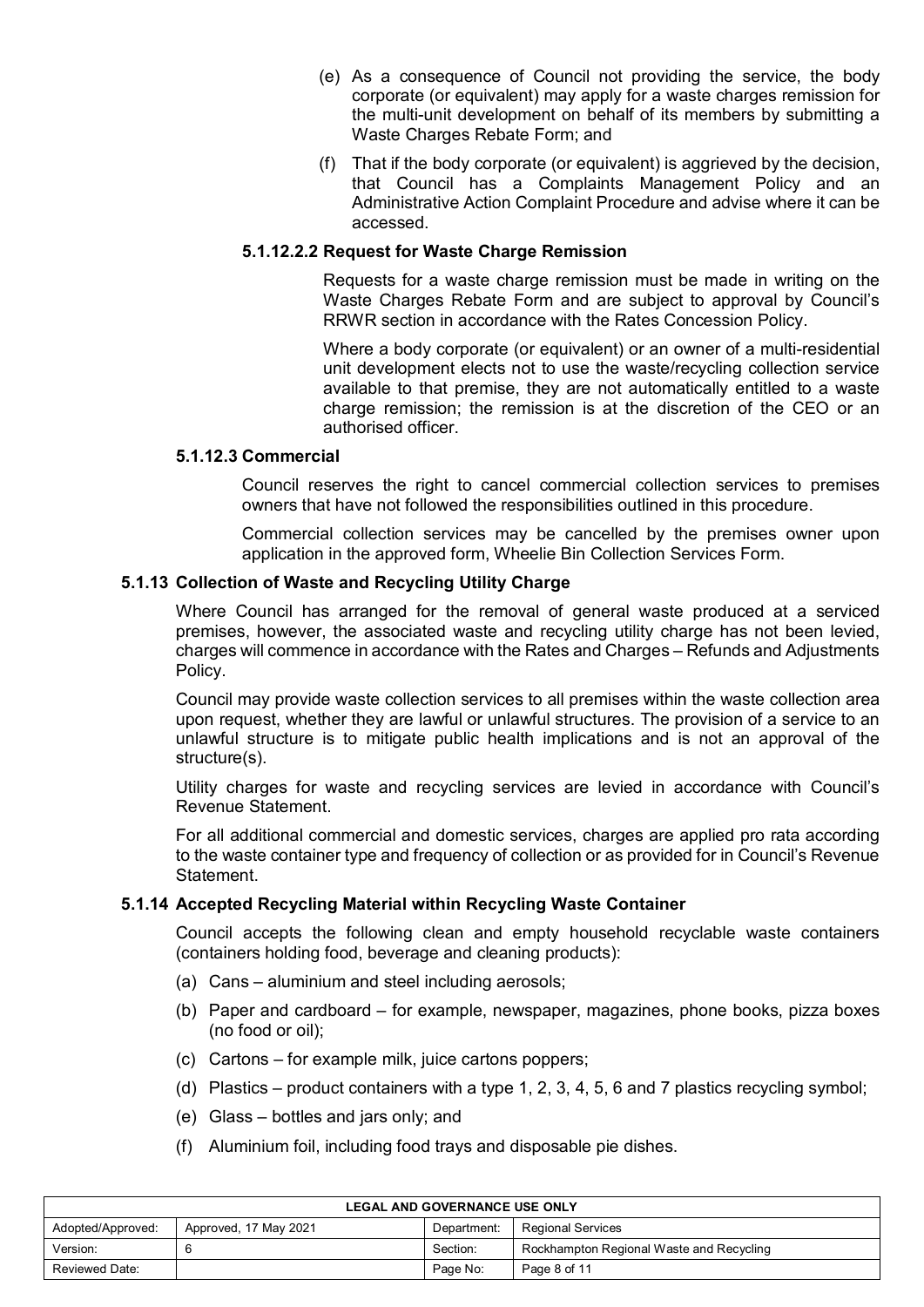# **5.1.15 Circumstances when Council Does Not Service Waste Containers**

Council does not service a waste container if it is:

- (a) Overfull, with the lid fully open and material protruding out of the bin;
- (b) Not the waste container supplied by Council;
- (c) Not correctly oriented in a position on the kerb of the road to facilitate collection;
- (d) Of a total weight that exceeds 85 kilograms thus being too heavy to be lifted;
- (e) Contaminated with incorrect items or hazardous waste;
- (f) A recyclable waste container contaminated with non-recyclable waste or with bundled or bagged recyclable material; or
- (g) Not presented for collection at the time of the service.

Council endeavours to communicate the reason the waste container has not been serviced by the driver placing a sticker on the waste container indicating the reason for the non-collection. The waste container is serviced in the following week's collection providing the issue has been resolved.

# **5.1.16 Removal of Recycling Waste Container**

Council may cease a recycling service and remove the recycling waste container if there is evidence the waste container is not being used for its proper purpose following the issuing of three warning notices within a 12 month period.

If this service is part of a combined waste and recycling service, the combined charge will continue to be levied.

The premises owner/occupier responsible for the removal of the waste container needs to make a satisfactory written request to Council to justify the reinstatement of the recycling service.

#### **5.2 Premises Owners Responsibilities**

Premise owners are responsible for the following:

#### **5.2.1 New Collection Services**

To request a general waste and recycling waste container for a new property within a waste collection area, the premises owner must complete the Wheelie Bin Collection Services Form. A new service is provided within five days of the receipt of the application form.

#### **5.2.2 Change to Collection Services**

To request a change to general waste and recycling service, the premises owner must complete the Wheelie Bin Collection Services Form. A change of service is provided within ten days of the receipt of application form.

# **5.2.3 Cancellation of Collection Services**

The premises owner must complete the Wheelie Bin Collection Services Form and submit, with documentation specified in paragraph 5.1.12, to Council allowing a minimum of 10 working days for the cancellation of collection services.

#### **5.2.4 On Premises Bin Collection**

If it is necessary for waste collection vehicles to enter private property, the developer or premises owner needs to complete an On Premises Bin Collection Terms and Conditions Agreement and submit to Council.

#### **5.3 Occupiers Responsibilities**

Occupiers are responsible for the following:

| <b>LEGAL AND GOVERNANCE USE ONLY</b>                                           |  |          |                                          |  |
|--------------------------------------------------------------------------------|--|----------|------------------------------------------|--|
| Approved, 17 May 2021<br>Regional Services<br>Adopted/Approved:<br>Department: |  |          |                                          |  |
| Version:                                                                       |  | Section: | Rockhampton Regional Waste and Recycling |  |
| Reviewed Date:                                                                 |  | Page No: | Page 9 of 11                             |  |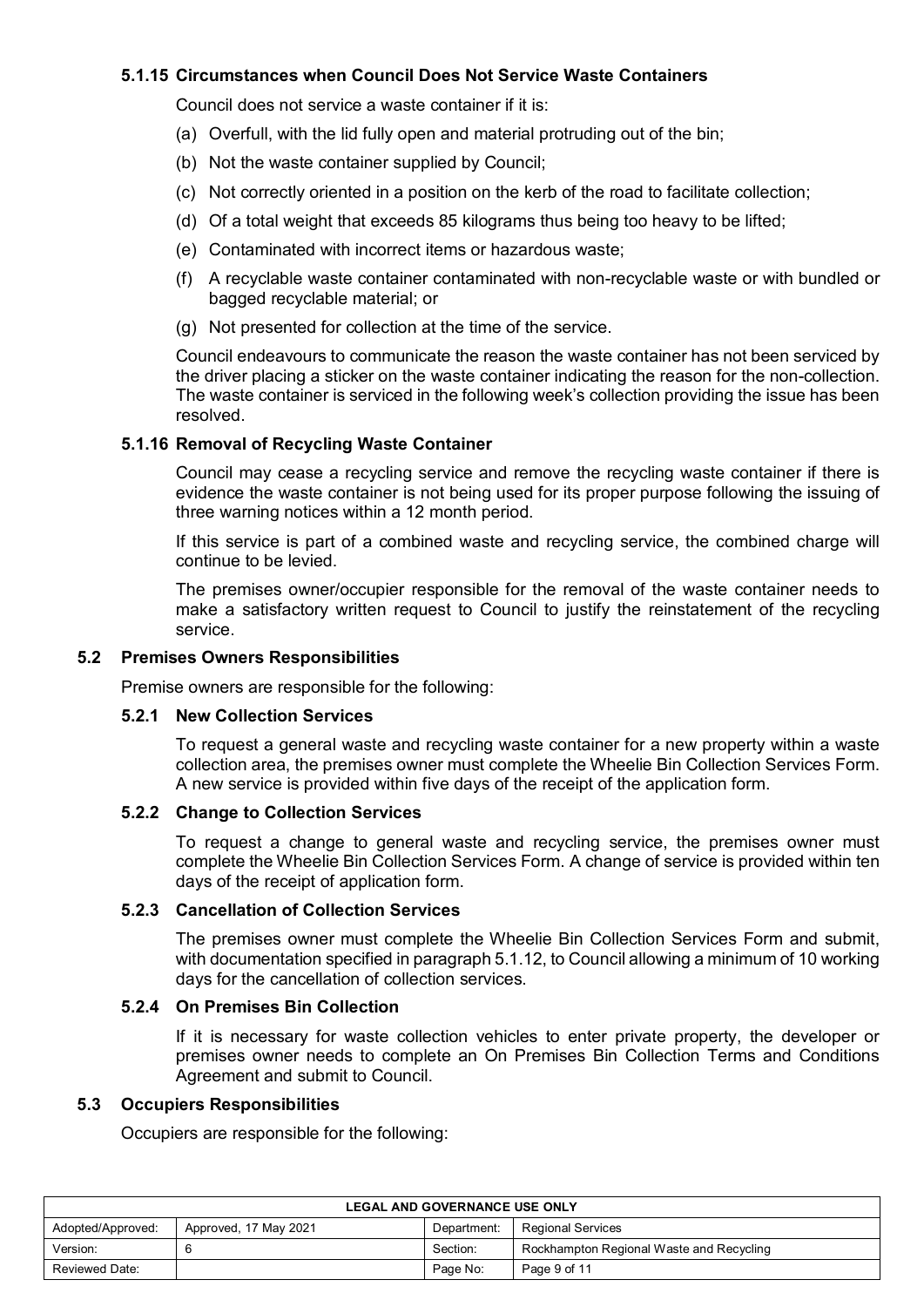# **5.3.1 Assisted Services**

All occupier/s of a residence must submit the following information to Council to be considered for assisted services:

- (a) A Wheelie Bin Collection Assisted Services Request Form; and
- (b) A current medical certificate/letter from a general practitioner or other relevant medical professional, indicating the occupier/s is unable to place the waste container at the kerb,

allowing a minimum of 10 business days' notice for the approval and commencement of any assisted service.

The occupier/s must provide an updated medical certificate/letter every two years for ongoing assisted services and advise Council if the assisted service is no longer required.

# **5.3.2 Servicing of Waste Containers**

The occupier is responsible for preparing the waste container for servicing by:

- (a) Placing waste or recyclable material in the waste container in a manner that does not prevent its emptying completely without manual intervention;
- (b) Presenting the waste container by 6am on the scheduled collection day;
- (c) Placing waste containers 300mm apart from each other and positioned one metre clear of any obstructions such as cars, power poles and trees;
- (d) Placing their waste container at the kerb of the road directly in front of their property, with the handle and wheels facing the direction of the property, unless alternate arrangements are approved; and
- (e) Where no kerb exists, placing the waste container in a location as close to the road way as possible to allow for servicing by the 'grab-arm' mechanism and not impacting on the safe use of the road way.

Waste containers must be returned within the property boundary by 6pm on the day of collection.

# **5.3.3 Filling of Waste Container**

Waste containers must be filled ensuring:

- (a) The weight of the waste container does not exceed 85kg;
- (b) The lid is completely closed and all waste contained within the closed waste container;
- (c) Waste is not packed in a manner that prevents it from freely falling out of a bin;
- (d) Waste or other materials are not left adjacent to the waste container;
- (e) Grass clippings, leaf matter and dusty waste are contained within bags where loose material such as grass clippings and leaf matter has not been bagged, any spillage will be deemed at fault of the occupier (with thousands of bins to collect each day it is not practical or efficient for operators to sweep up grass clippings and leaf matter);
- (f) No hazardous or building waste is contained within the waste container; and
- (g) The following are not placed in the waste container:
- (h) A liquid or semi-liquid substance;
- (i) Material that is smouldering or aflame; or
- (j) Matter or a thing that is alive; and
- (k) If the waste container is set aside for the storage of recyclable waste—waste other than recyclable waste.

| <b>LEGAL AND GOVERNANCE USE ONLY</b> |                       |             |                                          |  |  |
|--------------------------------------|-----------------------|-------------|------------------------------------------|--|--|
| Adopted/Approved:                    | Approved, 17 May 2021 | Department: | Regional Services                        |  |  |
| Version:                             |                       | Section:    | Rockhampton Regional Waste and Recycling |  |  |
| Reviewed Date:                       |                       | Page No:    | Page 10 of 11                            |  |  |